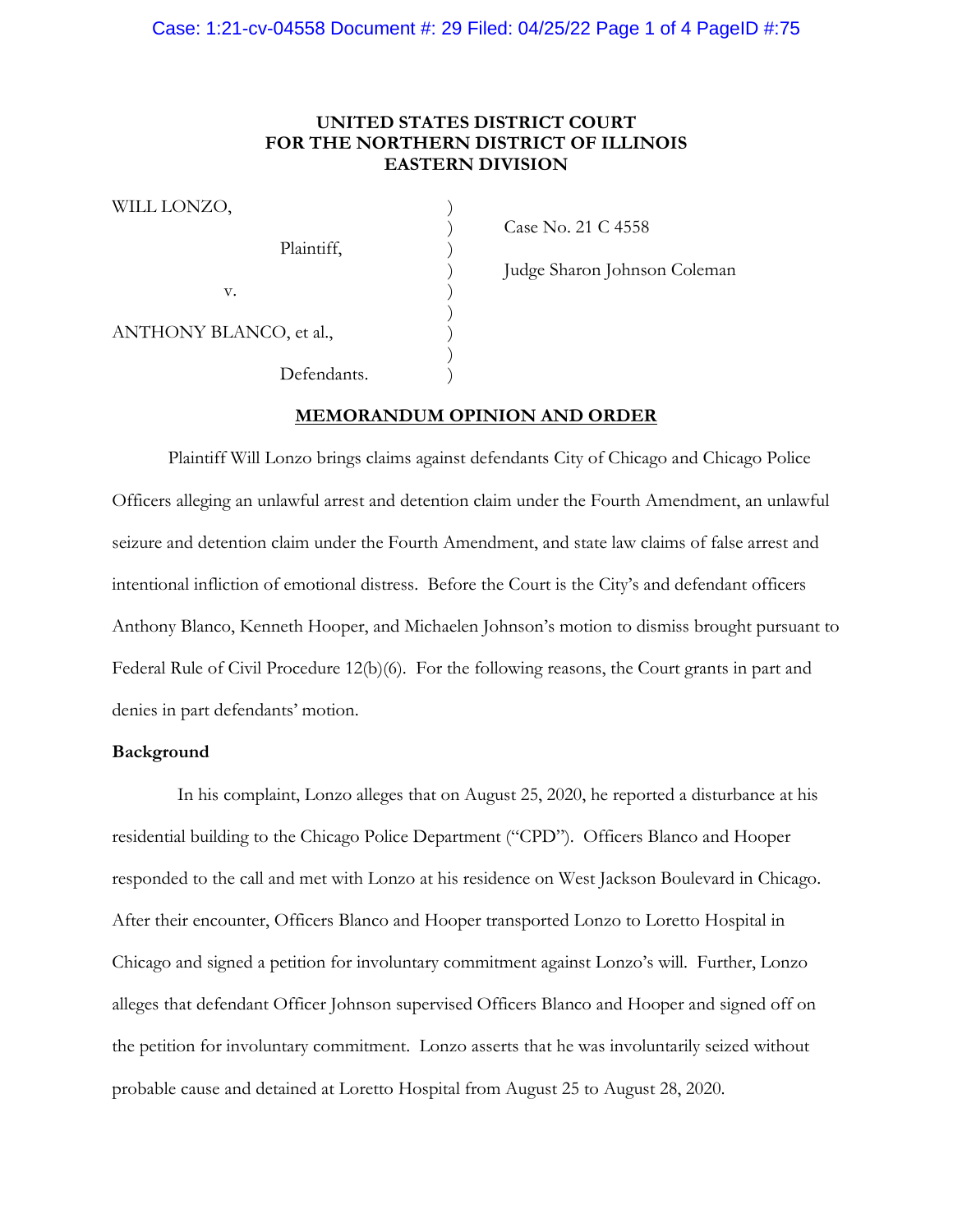#### **Legal Standard**

A motion to dismiss pursuant to Rule 12(b)(6) for failure to state a claim tests the sufficiency of the complaint, not its merits. *Skinner v. Switzer*, 562 U.S. 521, 529, 131 S.Ct. 1289, 179 L.Ed.2d 233 (2011). When considering dismissal of a complaint, the Court accepts all well-pleaded factual allegations as true and draws all reasonable inferences in favor of the plaintiff. *Erickson v. Pardus*, 551 U.S. 89, 94, 127 S.Ct. 2197, 167 L.Ed.2d 1081 (2007) (per curiam). To survive a motion to dismiss, plaintiff must "state a claim for relief that is plausible on its face." *Bell Atlantic Corp. v. Twombly*, 550 U.S. 544, 570, 127 S.Ct. 1955, 167 L.Ed.2d 929 (2007). A complaint is facially plausible when the plaintiff alleges "factual content that allows the court to draw the reasonable inference that the defendant is liable for the misconduct alleged." *Ashcroft v. Iqbal*, 556 U.S. 662, 678, 129 S.Ct. 1937, 173 L.Ed.2d 868 (2009).

#### **Discussion**

In defendants' motion to dismiss, they first argue that Lonzo has failed to sufficiently allege his Fourth Amendment false arrest claim. They explain that defendant officers never arrested him because a civil commitment is not an arrest, but instead is a seizure. *See Fitzgerald v. Santoro*, 707 F.3d 725, 732 (7th Cir. 2013). The Court agrees. Accordingly, Lonzo's Fourth Amendment false arrest and detention claim in Count I is duplicative of his Fourth Amendment unlawful seizure and detention claim in Count II. The Court therefore grants defendants' motion to dismiss Count I. *See Barrow v. Blouin*, 38 F.Supp.3d 916, 920 (N.D. Ill. 2014) (Dow, J.) ("Courts have authority to dismiss duplicative claims if they allege the same facts and the same injury.").

Defendants next argue that because they had probable cause to seize and detain Lonzo based on his mental health and potential harm to himself or others, his Fourth Amendment Claim in Count II fails. In support of their argument, defendants ask the Court to view the body cam footage that Officer Blanco wore on the day of the incident, which they attached to their motion to dismiss.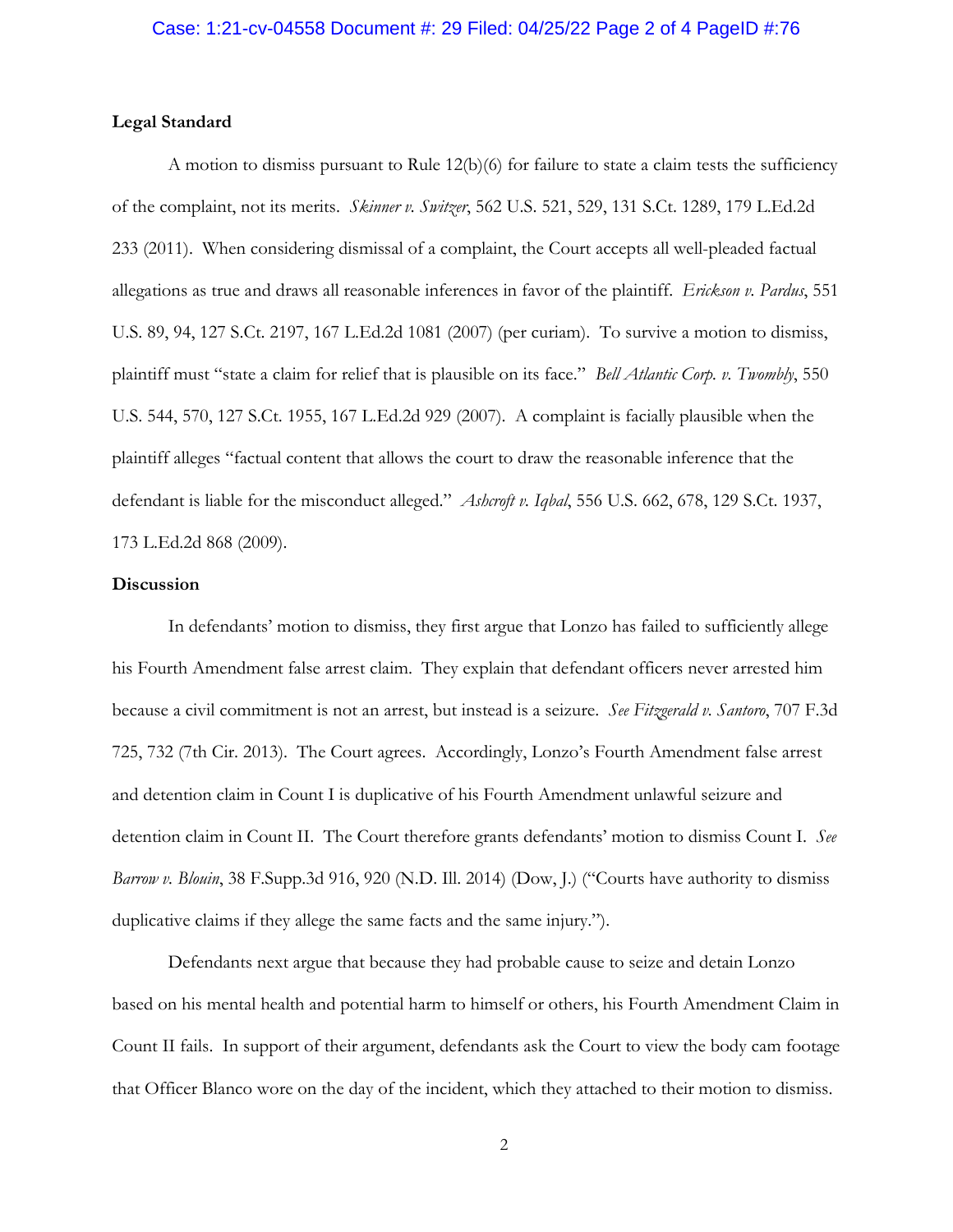#### Case: 1:21-cv-04558 Document #: 29 Filed: 04/25/22 Page 3 of 4 PageID #:77

The controlling case law defendants rely upon to support their request for the Court to view the video footage is problematic because it is in the context of motions for summary judgment or when a plaintiff attaches video recordings to his complaint. *See, e.g., Scott v. Harris*, 550 U.S. 372, 378–81, 127 S.Ct. 1769, 167 L.Ed.2d 686 (2007); *Bogie v. Rosenberg,* 705 F.3d 603, 609 (7th Cir. 2013).

To explain, when ruling on a Rule 12(b)(6) motion, the Court can only review "the complaint itself, documents attached to the complaint, documents that are critical to the complaint and referred to in it, and information that is subject to proper judicial notice." *Kuebler v. Vectren Corp.*, 13 F.4th 631, 636 (7th Cir. 2021) (citation omitted). Lonzo's complaint makes no reference to Officer Blanco's body cam footage, or any video for that matter. Meanwhile, although defendants believe the video establishes their probable cause to seize and detain Lonzo, a "defendant cannot, in presenting its 12(b)(6) challenge, attempt to refute the complaint or present a different set of allegations." *Smith v. Burge*, 222 F.Supp.3d 669, 691 (N.D. Ill. 2016) (St. Eve, J.) (citation omitted). Moreover, after reviewing the video footage, the Court is not convinced Lonzo's allegations were "blatantly contradicted" and "utterly discredited" by the footage as required by *Scott*, especially because "video may not tell the whole story and reasonable people can sometimes draw different conclusions from the same video." *Felton v. City of Chicago*, 827 F.3d 632, 637 (7th Cir. 2016). The Court denies defendants' motion to dismiss Count II.

In Count III, Lonzo brings a state law false arrest claim, and in Count IV, he alleges a state law intentional infliction of emotional distress claim. Defendants argue that these claims are barred by Section 4-102 of the Illinois Tort Immunity Act, 745 ILCS 10/4-102. Plaintiff did not address defendants' immunity arguments in his response brief, and thus he has waived these claims. *Bonte v. U.S. Bank, N.A.,* 624 F.3d 461, 466 (7th Cir. 2010) ("Failure to respond to an argument  $\parallel$  results in waiver.").

3